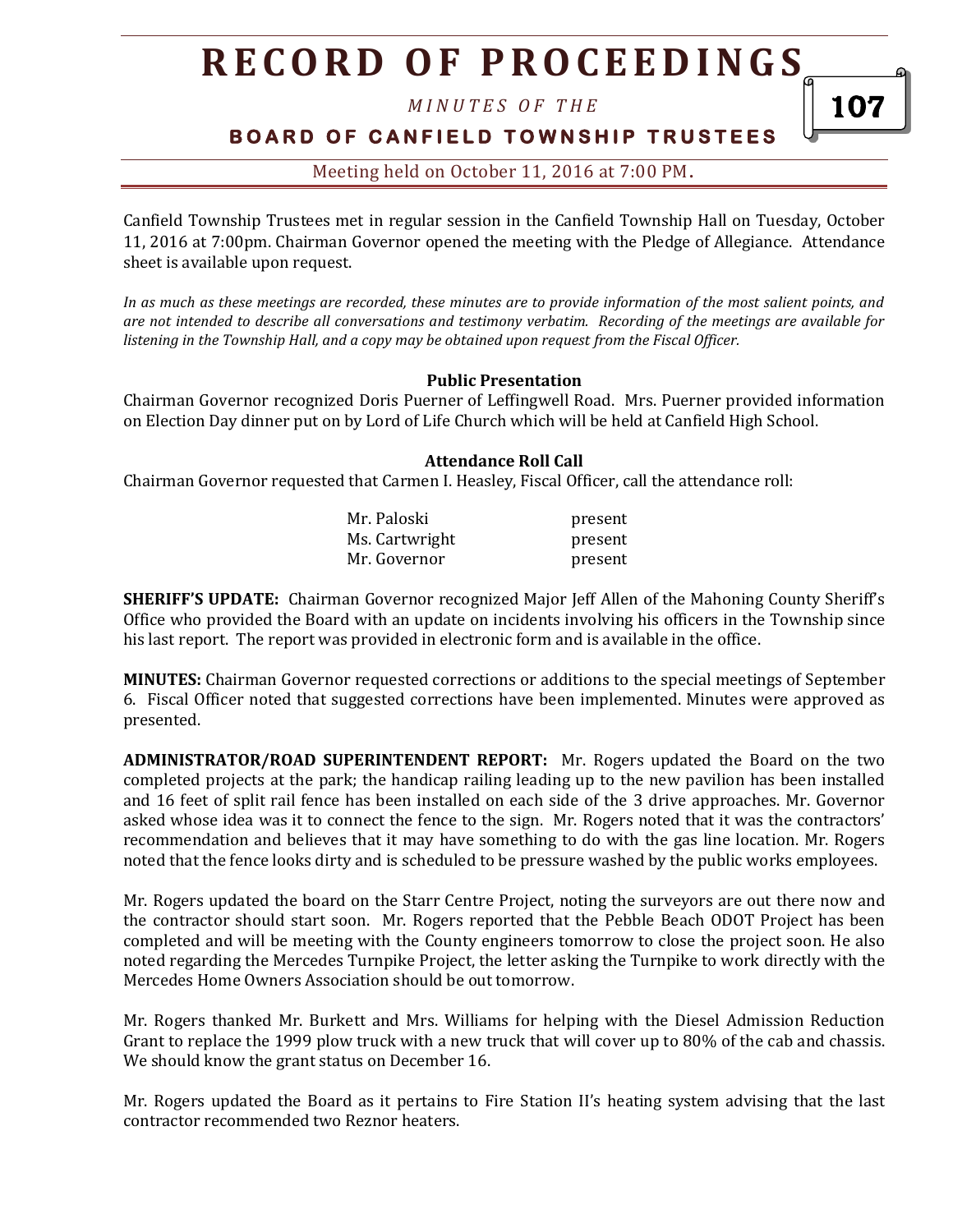#### *M I N U T E S O F T H E*

# **BOARD OF CANFIELD TOWNSHIP TRUSTEES**

108

### Meeting held on October 11, 2016 at 7:00 PM**.**

Mr. Rogers thanked the Canfield Wresting Team for their work during the Electronic Drive with almost 22,000 pounds being collected in four hours. Young Ms. Burkett (PWD employee Bob Burkett's daughter) doing National Honor Society hours did a really good job keeping tally of all the vehicles and appliances that came in which helped him a lot.

Mr. Rogers spoke with the catch basin contractor advising him that the resolution was passed and they are in the process of scheduling a date to meet.

The paving program will start tomorrow. Ms. Cartwright asked about Gibson Road and Mr. Rogers noted that all should be completed by October 31.

Mr. Governor spoke about the Cemetery Headstone Restoration Phase I Program. Mr. Governor explained that the Board has an interest in the maintenance of Dean Hill cemetery…everything from plotting land…paving…to restoring markers. Mr. Governor introduced Cheryl Soyka, a Township resident that has shown personal interest in the cemetery and may donate funds toward the restoration program. Mr. Governor thanked Mrs. Soyka for attending tonight and offering to donate toward this program, noting that this is not the first time Mrs. Soyka has donated towards a Dean Hill Cemetery project. Mr. Burkett, Township Cemetery Sexton, stated that he feels very confident in the gentlemen that will be restoring the markers. Mr. Burkett explained that some of the work will be done in-house in order to help this gentleman and keep the cost down estimating that the work should start in two weeks. A possible media story showing before and after progress was discussed.

Mr. Burkett reported on the internal catch basin program. The Township has about 1500 catch basins that the Township is responsible for maintaining and Mr. Governor explained that the Township is presently involved in an outside catch basin program to replace the worst of the basins with hopes to continue this program every year going forward and an internal program where the Public Works employees have volunteered to work Saturdays to hopefully save the Township money in the long run by repairing some of these basins before they worsen. Mr. Burkett explained that the program is coming along well noting two broken castings; all the lids have been fine; concentrating on the Covington Cove area. The Board plans to continue with this program next year if the budget permits.

Mr. Governor noted that the Public Works Department will soon start the 2016 Leaf Recycling Pick-up Program. Mr. Burkett explained that they cannot take leaves in plastic bags since the recycler will not accept them. Township residents wishing to participate may receive their first (5) leaf bags free with a valid driver's license and additional bags can also be purchased for a \$2.00 per five pack fee. The bags maybe picked up at the office from 8 to 4. The report was accepted as presented.

| <b>ZONING REPORT</b>           | <b>Estimate of</b><br><b>Structure Value</b> | Permit Fee Charge in<br><b>Dollars</b> | <b>Occupancy Fee</b><br><b>Charge in Dollars</b> | # of Permits |
|--------------------------------|----------------------------------------------|----------------------------------------|--------------------------------------------------|--------------|
| <b>Residential - New Homes</b> | 6,489,642                                    | 39,649                                 | 700                                              | 25           |
| <b>Commercial</b>              | 1,446,344                                    | 8,904                                  | 106                                              | 63           |
| <b>Other</b>                   | 7,997,172                                    | 49,802                                 | \$<br>100                                        | 24           |
|                                | 15,933,158                                   | 95,074                                 | \$<br>906                                        | 112          |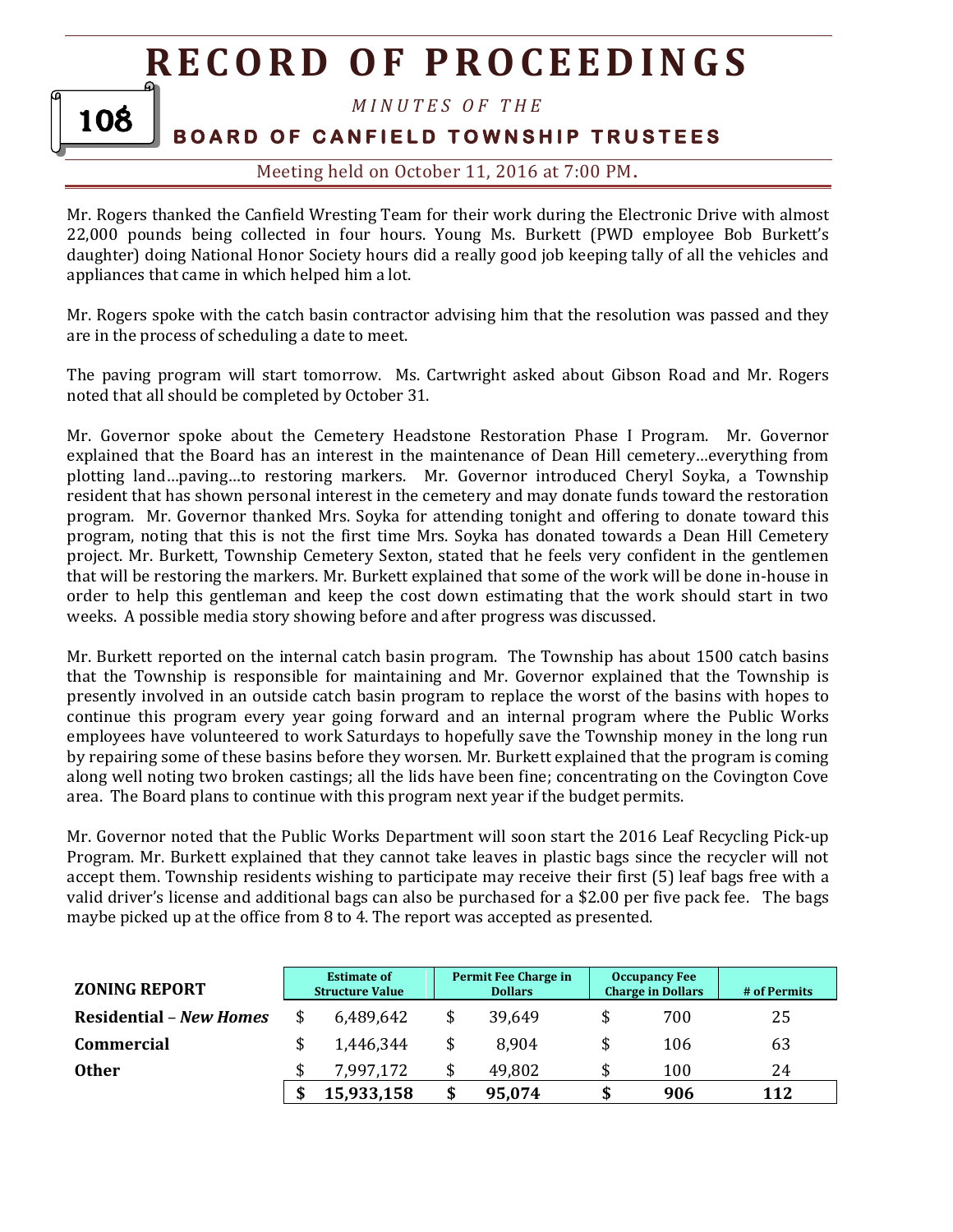*M I N U T E S O F T H E* 

**BOARD OF CANFIELD TOWNSHIP TRUSTEES** 

109

Meeting held on October 11, 2016 at 7:00 PM**.**

**FISCAL OFFICER'S REPORT:** Chairman Governor called on the Fiscal Officer, Carmen I. Heasley, to present the financials. Fiscal Officer reviewed warrants, electronic payments, blanket certificates and purchase orders. Ms. Heasley explained difficulty posting the final real estate tax payment received from the auditor's office. She explained that after processing two purchase orders, she was unable to locate them in the system. She voided the two purchase orders and opened a Then and Now purchase order to process the payment received.

The Fiscal Officer noted that the Money Market account with Home Savings is coming due on November 9. She will contact Home Savings to see if they will extend the current rate and let Board know at the next meeting.

The Fiscal Officer reviewed the appropriations noting one line item in the General Fund was unable to be reduced from \$10,000 to \$7,000 after the budget was approved at the last meeting. Contract Services #1000-610-360-0000 could not be adjusted because the funds were encumbered for an open obligation. She requested that the Board agree to leave it as is.

The Fiscal Officer noted receipt of an invoice from Ohio Edison for the replacement of one street light in the Cloisters development. Ms. Heasley explained after contacting Boardman and Austintown to see what they do, since they deal with these types of charges on regular bases; both pay the invoice immediately and add the charges to the street lighting district involved, so the Board will see the payment included in the current payments. The report was accepted as presented.

#### **OLD BUSINESS RESOLUTION 2016-10-11-148 Cemetery Headstone Restoration Phase I**

Ms. Cartwright moved to approve Gravestone Guardians of Ohio as the best and low qualified bidder for the Dean Hill Cemetery Headstone Restoration Phase I; with a cost not exceed \$1700. The Motion was seconded by Mr. Governor. Discussion: Mr. Governor noted that the Township is fortunate to have a resident, Cheryl Soyka that is willing to make a donation equal to half of the Phase1 cost. Once this Phase is completed we will have a better idea of how many more phases are needed and budget accordingly. Roll Call: Mr. Paloski, yes; Ms. Cartwright, yes; Mr. Governor, yes. Motion carried 3 to 0.

#### **RESOLUTION 2016-10-11-149 2016 Leaf Pick-up Program**

Mr. Paloski moved to approve the Public Works Department to conduct the 2016 Leaf Recycling Pick-up Program. The Township will use the same quadrant system as in years past using state route 224 and route 46 to divide the quadrants. The collection dates for this year will be as follows: for the NW and NE quadrants Oct 18, Oct 25, Nov. 1, Nov 8 and Nov 15; for the SE and SW quadrants Oct 20, Oct 27, Nov 3, Nov 10 and Nov 17. Township residents wishing to participate may receive their first (5) leaf bags free with a valid driver's license and additional bags can also be purchased for a \$2.00 per five pack fee. The bags maybe picked up at the office from 8 to 4. The Motion was seconded by Mr. Governor. Discussion: Mr. Governor noted that leaf bags can be picked up M-F from 8-4 in the Township Office. The Public Works Department may have to adjust pick up dates dependent on the weather and must remain in budget. Roll Call: Mr. Paloski, yes; Ms. Cartwright, yes; Mr. Governor, yes. Motion carried 3 to 0.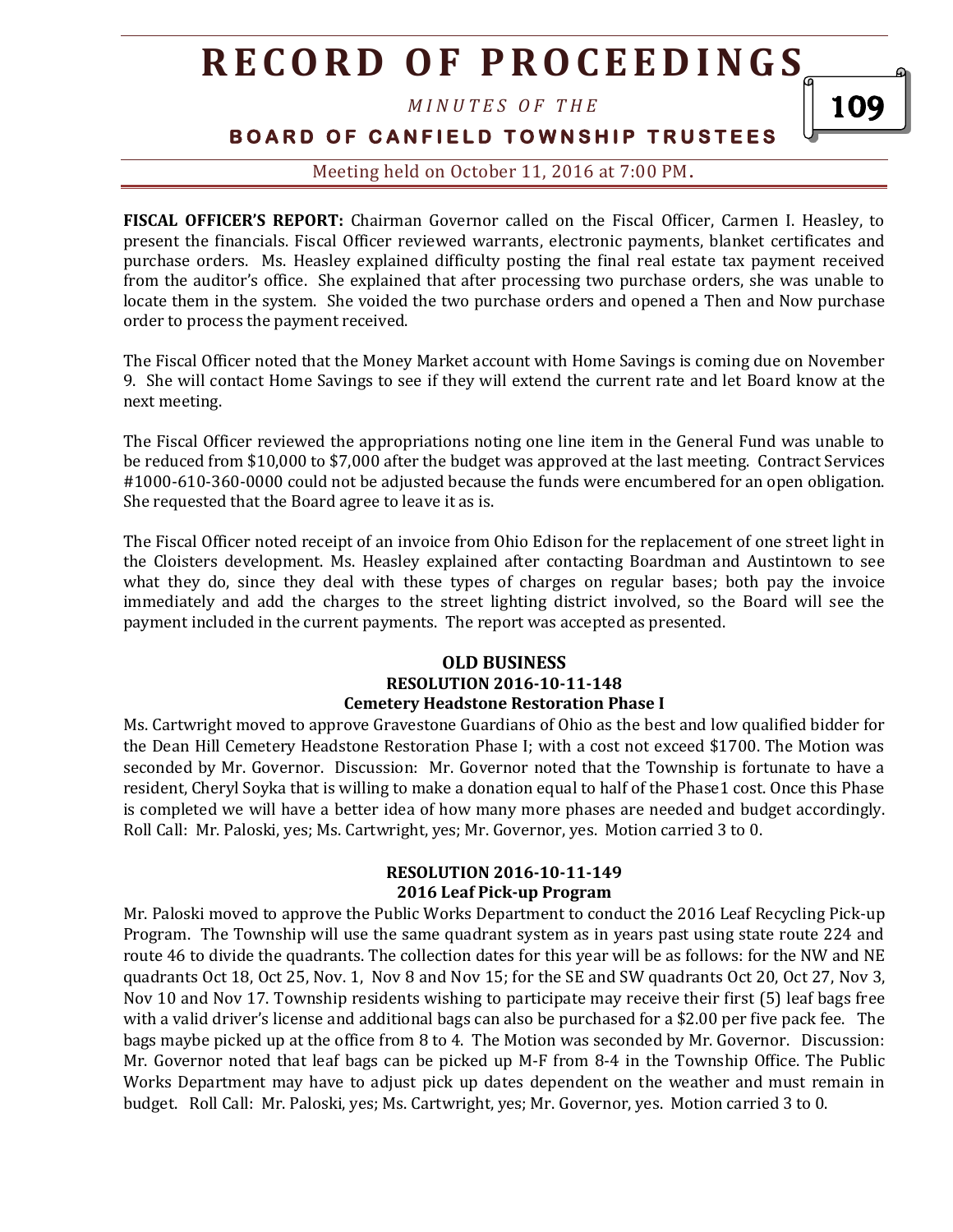*M I N U T E S O F T H E* 

**BOARD OF CANFIELD TOWNSHIP TRUSTEES** 

110

Meeting held on October 11, 2016 at 7:00 PM**.**

### **RESOLUTION 2016-10-11-150 School Resource Officer Agreement (SRO)**

Ms. Cartwright moved: WHEREAS, Canfield Township desires to enter into an Agreement with the City of Canfield for police protection services for a School Resource Officer to be assigned to the local school district that serves Canfield Township and the City of Canfield for the School Year 2016-2017 effective August 1, 2016 through July 1, 2017. The Township shall compensate the City of Canfield in the amount equal to seventy-five percent (75%) of one-half (50%) of the costs to the City for the performance of its obligations pursuant to the SRO Agreement, which is \$30,935.78. Payment will be made on or before November 1, 2016. The Motion was seconded by Mr. Governor. Discussion: Mr. Governor noted for the record that the Board has signed four copies of the SRO agreement between the Township and the City of Canfield that have been given to Mr. Rogers for City of Canfield signatures. The Fiscal Officer noted that she must receive a copy of this agreement before making payment. Mr. Rogers will make sure that she gets a copy. Roll Call: Mr. Paloski, yes; Ms. Cartwright, yes; Mr. Governor, yes. Motion carried 3 to 0.

### **NEW BUSINESS RESOLUTION 2016-10-11-151 Warrants & Electronic Payments**

Mr. Governor moved to approve Warrants #11328 thru #11375, electronic payments 339-2016 thru 358-2016 as general & payroll obligations of the Township in the amount of \$67,385.90. The Motion was seconded by Mr. Paloski. Roll Call: Mr. Paloski, yes; Ms. Cartwright, yes; Mr. Governor, yes. Motion carried 3 to 0.

#### **RESOLUTION 2016-10-11-152 Purchase Order**

Mr. Governor moved to approve Super Blanket Certificates BC 38-2016 thru BC 42-2016 and Purchase Order PO 35-2016 thru PO 39-2016 to encumber funds of the Township for a total of \$46,517.66. The Motion was seconded by Mr. Paloski. Roll Call: Mr. Paloski, yes; Ms. Cartwright, yes; Mr. Governor, yes. Motion carried 3 to 0.

#### **RESOLUTION 2016-10-11-153 General Fund 2016 Budget Adjustment**

Mr. Governor moved to approve leaving line #1000-610-360-0000 (Park Contracted Services) at \$10,000.00 due to open contractual obligations. The Motion was seconded by Ms. Cartwright. Discussion: Mr. Governor noted that during the meeting of September 27, 2016, the Board approved reducing this line from \$10,000 to \$7,000. At this time, the Township has open purchase orders that exceed \$7,000. Until the mowing stops at the park, the final numbers will not be known, so it's best to leave this line as is. Roll Call: Mr. Paloski, yes; Ms. Cartwright, yes; Mr. Governor, yes. Motion carried 3 to 0.

**Trustees Comments:** Mr. Governor advised the Board that there's a Good Morning Canfield breakfast on October 14 at the Canfield Library starting at 7:30am. Mr. Governor noted that he did invite Mr. Rogers to attend the breakfast.

Mr. Governor discussed updates to the Township website. Uploading signed Board and Zoning minutes on the website was discussed. The Chairman and Fiscal Officer will meet on Friday to begin the process of public record disposal.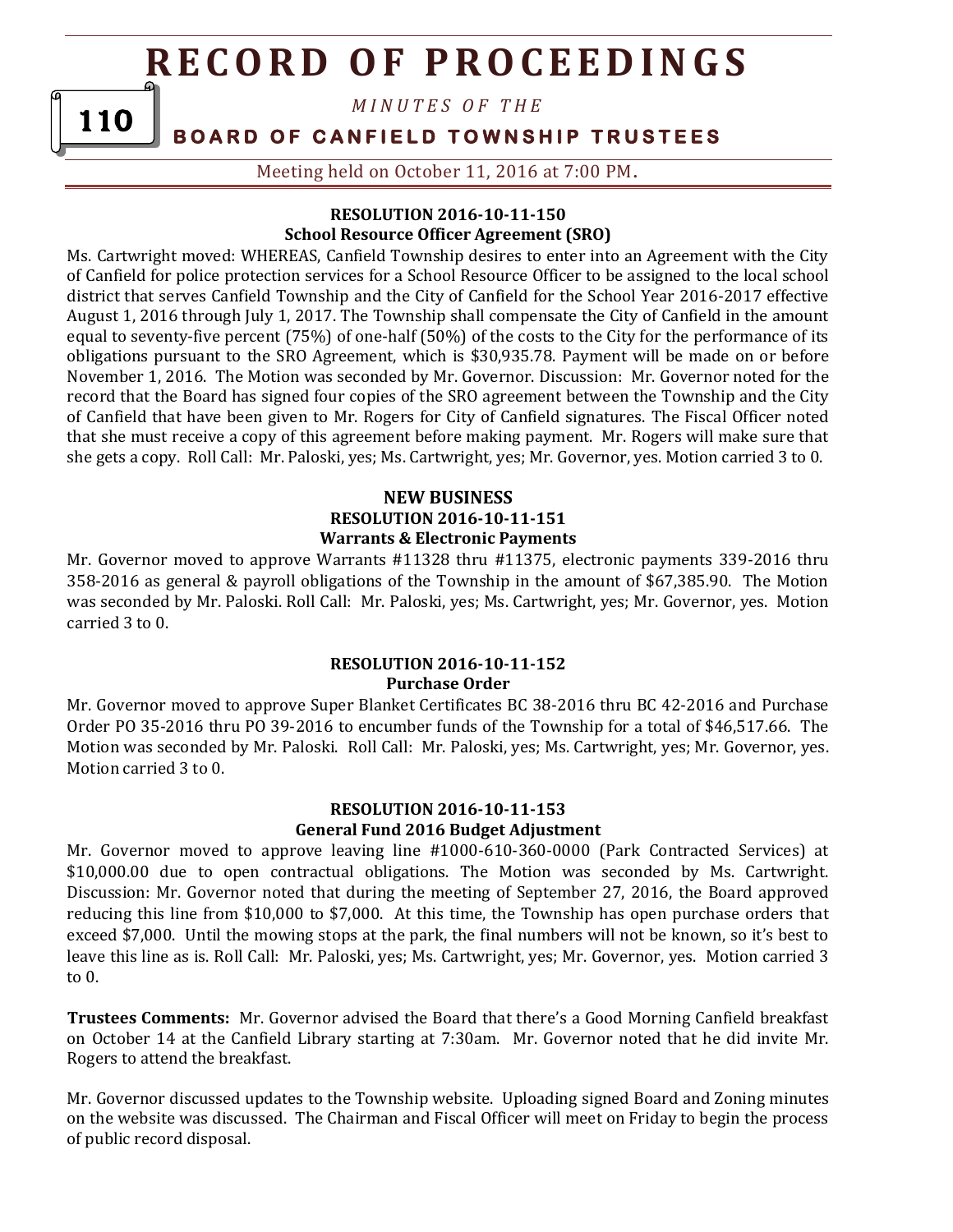*M I N U T E S O F T H E* 

**BOARD OF CANFIELD TOWNSHIP TRUSTEES** 

111

Meeting held on October 11, 2016 at 7:00 PM**.**

Ms. Cartwright advised the Board that she and Mrs. Williams will be working on recording cemetery lots electronically. When that is done, they will be looking at the older deeds that are upstairs to use them as a check and balance. Ms. Cartwright mentioned possibly looking into something to protect those records, some of which are very old; therefore we may need to budget for that next year.

**Next Meeting Dates:** The next regular meetings will be held on October 25 at 7pm. A special meeting will be held on November 1 at 8:30am for a workshop with the Public Works employees. Due to Election Day, the regular meeting of November 8 will be held on November 9 at 7pm.

#### **RESOLUTION 2016-10-11-154 Executive Session**

Mr. Governor moved to adjourn into executive session in accordance with ORC 121.22 at 8:03pm to discuss the employment and compensation of public employees and discuss pending court action. The Motion was seconded by Mr. Paloski. Roll Call: Mr. Paloski, yes; Ms. Cartwright; yes; Mr. Governor, yes. Motion carried 3 to 0.

The Board returned to open session at 9:00pm.

#### **RESOLUTION 2016-10-11-155**

#### **Rescind RESOLUTION#2016-09-27-139 SIDE LETTER #3 - PWD LUMP SUM PAYMENT**

Mr. Governor moved to rescind Resolution #2016-09-27-139. The Motion was seconded by Ms. Cartwright. Roll Call: Mr. Paloski, yes; Ms. Cartwright, yes; Mr. Governor, yes. Motion carried 3 to 0.

#### **RESOLUTION 2016-10-11-156**

#### **Rescind RESOLUTION 2016-09-27-140 - SIDE LETTER #7 - PWD**

Ms. Cartwright moved to rescind Resolution #2016-09-27-140. The Motion was seconded by Mr. Governor. Roll Call: Mr. Paloski, yes; Ms. Cartwright, yes; Mr. Governor, yes. Motion carried 3 to 0.

#### **RESOLUTION 2016-10-11-157 AMENDED SIDE LETTER #3 -PWD ONE TIME PAYMENT**

Mr. Governor moved to approve amended side letter #3 one sum time payments. This amended side letter is entered into by the Canfield Township Board of Trustees and Teamsters Local 377 and shall replace the existing Side Letter #3 in the contract; During the first full pay following the execution of this Side Letter, all bargaining unit members who were employed in 2015 and remain employed as of the date of this Agreement shall receive a one-time payment equal to \$.50 per hour for each hour worked/ compensated in calendar year 2015. In accordance with this agreement, the following payment shall be made.

|                                       | 2015 Hours | Payment    |
|---------------------------------------|------------|------------|
| Bob Burkett, Assistant Foreman        | 2,405.80   | \$1,209.50 |
| Shawn Stack, Laborer (Full-Time)      | 2.419.81   | \$1,202.90 |
| Michael Fuchilla, Laborer (Part-time) | 1,719.45   | \$859.73   |

During the first full paid period in May of 2018, the parties agreed that an additional \$.50 per hour worked shall be paid effective the first pay period in May of 2018 for hours worked\compensated in 2017. The Amended Side Letter #3 One Time Payment Motion was seconded by Ms. Cartwright. The document was sign by the Board during the meeting. Roll Call: Mr. Paloski, yes; Ms. Cartwright, yes; Mr. Governor, yes. Motion carried 3-0.